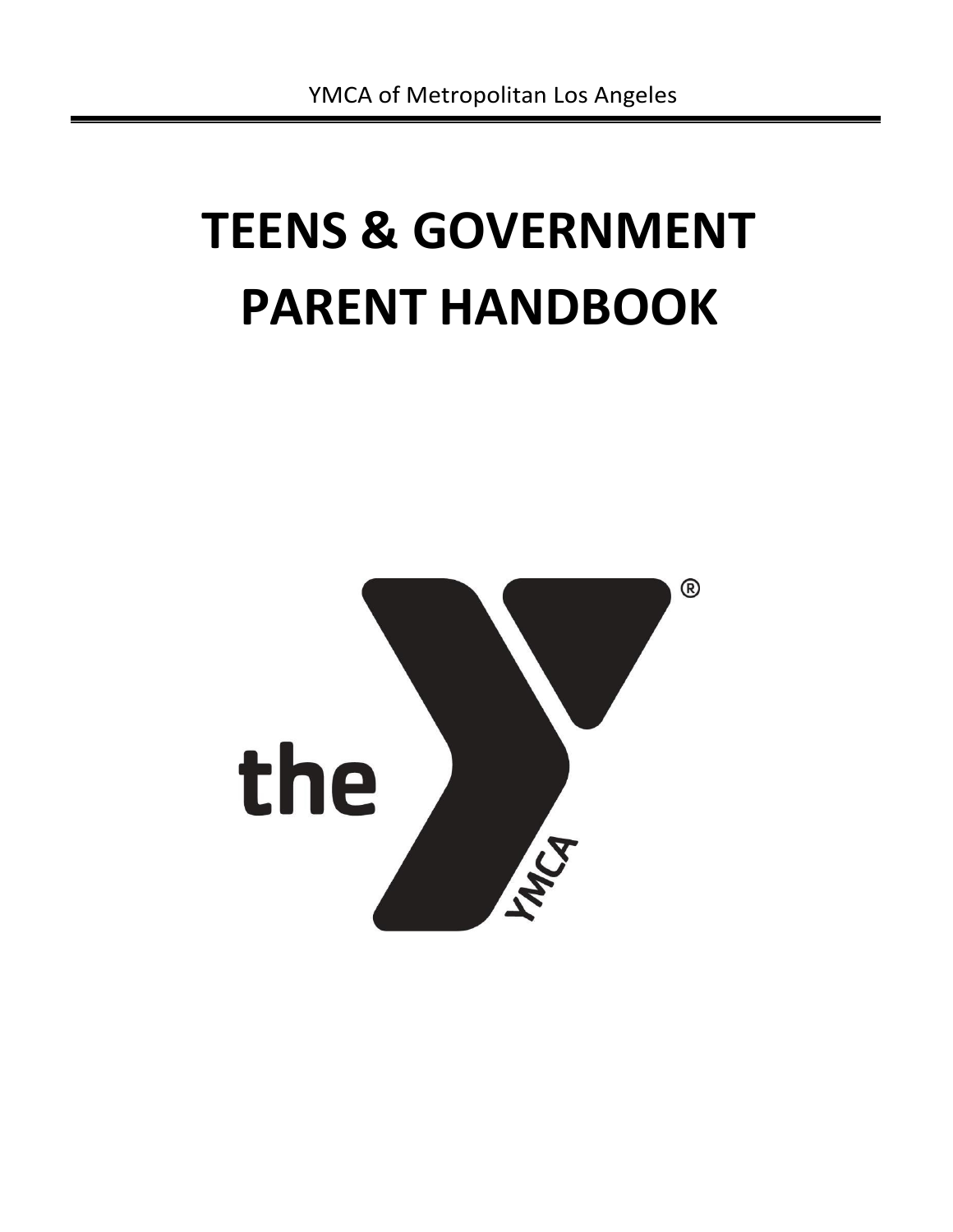# LOS ANGELES YMCA Teens & Government Parent Information

Greetings Parents and Delegates,

Thank youfor yourinterestinYMCATeens&Government!

Itwon'tbelonguntilwearesigning on, voting, and improving Los Angeles for all inhabitants. Below youwillfindsome important details.As alwayslet us knowif youhave questions or comments. It is important to note that due to Covid-19, citywide conferences and trainings will all be virtual this year.

## WHY TEENS & GOVERNMENT?

In Los Angeles, an informed and participating electorate, which shares a common value system, is crucial for building strong communities. Teens need to understand that they can have an effect on their communities, their cities, and their country, through their actions. YMCA Teens & Government strives togive teens boththetoolsandthevalues,whichwillempowerthemtosolveproblemswithinthe established system of government. Participants in YMCA Teens & Government are provided an arena to test their beliefs, to share their frustrations, to examine their ethics, and broaden their knowledge.

## WHAT IS TEENS & GOVERNMENT?

The Los Angeles YMCA's Teens & Government program isacitywideteeneducationalprogram involvingmorethan 1,000 highschoolstudents,inasix-month"handson"experience.Sinceits inception,theprogramhasuseda varietyofactivitiestobuild,encourage,andstrengthenthecharacter traits that will help high school youth become involved, responsible adults who are respected citizens. Thetoolusedisahigh-quality experiential andeducationalsimulationbaseduponLos Angeles' city government.Theprogramisverycomprehensive, and itsimpact on the youth participantsis dramatic.

Los Angeles YMCA's Teens & Government teaches the values of democracy by creating citizen leaders from a cross-section of the City's high school population, providing them with the opportunitytoexperience governmentfirsthandandtolearnhowtosolvecommunityproblems through the democratic process. The program also helps develop within these youthan attitude ofself-helpandself-confidencefortheirpersonal futures.

#### HOW THE PROGRAM WORKS

The program begins in the fall as young people and 300 volunteers at 30 locationsthroughoutthe city,meetasindividualdelegationstodiscussissuesfacing Los Angeles aswellas waystoimplement theirsolutionsthroughthelegislativeandjudicialprocesses.Duringasix-monthperiod, the teen delegates write measures and proposals, prepare briefs, and select governmental positions to roleplay, and run for various elected offices. Delegates will meet weekly with their local group (delegation) to practice debate, public speaking, discuss current events, and decide what is important to their community. Delegates will also get the opportunity to participate in one of the following areas citywide:

- City Council (legislative committees)
- Superior Court (Appellate, Civil, Criminal)
- Board of Supervisors Budget
- Mayor's Investigative Task Force